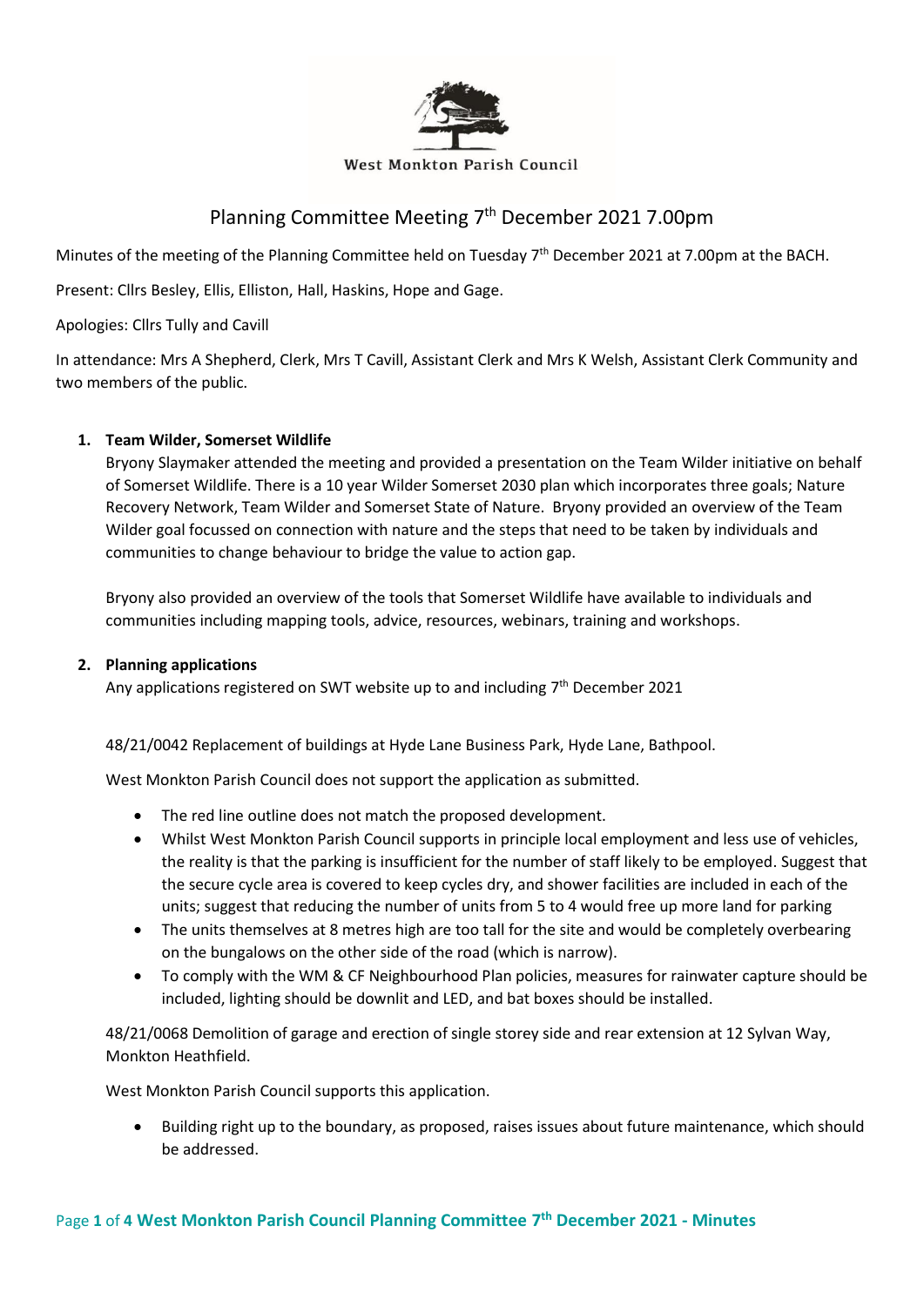• To comply with the WM & CF Neighbourhood Plan policies, rainwater capture devices should be installed (e.g. water butts) and measures should eb taken to reduce light spillage from the proposed extension. External lighting should be downlit and LED.

48/21/0066/T Application to carry out management works to one Ash tree included in Taunton Deane Borough (West Monkton No.3) Tree Preservation Order 1998 at 56 Acacia Gardens, Bathpool, Taunton (TD777).

Application has been withdrawn.

48/21/0074/A Display of 7 No. internally illuminated fascia signs, 1 No. internally illuminated totem sign, 2 No. internally illuminated directional signs, 1 No. internally illuminated height restrictor bar, 1 No. internally illuminated menu board, 1 No. internally illuminated order canopy and 1 No. internally illuminated triple menu board at Drive Thru Coffee Shop, on part of Deane Retail Car Park, Hankridge

West Monkton Parish Council objects to the totem pole, it is too high and irrelevant in view of all the other signage proposed for the site; but supports the rest of the application.

48/21/0075/LB Proposal: Installation of an air source heat pump at The Old Bakery, Greenway, Cheddon Fitzpaine Application Type: Listed Building C

Cllr Haskins declared personal interest in this application.

West Monkton Parish Council supports this application.

48/20/0050 Erection of a 66 bedroomed care home (Class C2) with associated parking, access and landscaping at Heathfield Industrial Park, Hardys Road, Bathpool. Amendment(s): · Amendments Comprise: Installation of Solar panels on roof of building.

West Monkton Parish Council supports the installation of solar panels on the roof of the building.

48/21/0076/CJ Notification for Prior Approval for the installation of solar voltaic equipment to the roof of Hollywood Bowl, Heron Gate, Taunton

West Monkton Parish Council supports this application.

48/21/0058 Application to fell 10 Alder trees and 3 Poplars included in Taunton Deane Borough (West Monkton No.1) Tree Preservation Order 2011 at Riverside, Bridgwater Road, Bathpool (TD1090) . Decision of Conditional Approval was made by on 18/10/2021

West Monkton Parish Council confirms its support for the suggestion from SWT for planting a mix of beech, oak, hawthorn and maple trees at Hankridge Lakes near to the M5 memorial.

# **3. Community Governance Review to form Taunton Town Council**

Clerk confirmed that collectively the Clerk's had entered the hard copies of the completed surveys received so far into Survey Monkey. The Survey Monkey analysis of the responses received so far was shared at the meeting and discussed. The list of postcodes / addresses of those who have responded to the survey was also discussed. The survey results are positive and the postcodes confirm that responses have been received are from addresses across the Parish.

It was agreed that a final article should be added to the websites and Facebook pages encouraging anyone who hasn't already to complete the online version of the survey.

Clerk confirmed that the responses will be used to inform the Parish Council response to the SWT consultation which will now be drafted and circulated with a view to it being formally approved at the January Parish Council meeting.

The email correspondence received from SALC in respect of the Community Governance Review was discussed. It was agreed that the Clerk would respond to the email and accept the invitation to hold an online meeting to discuss the CGR further.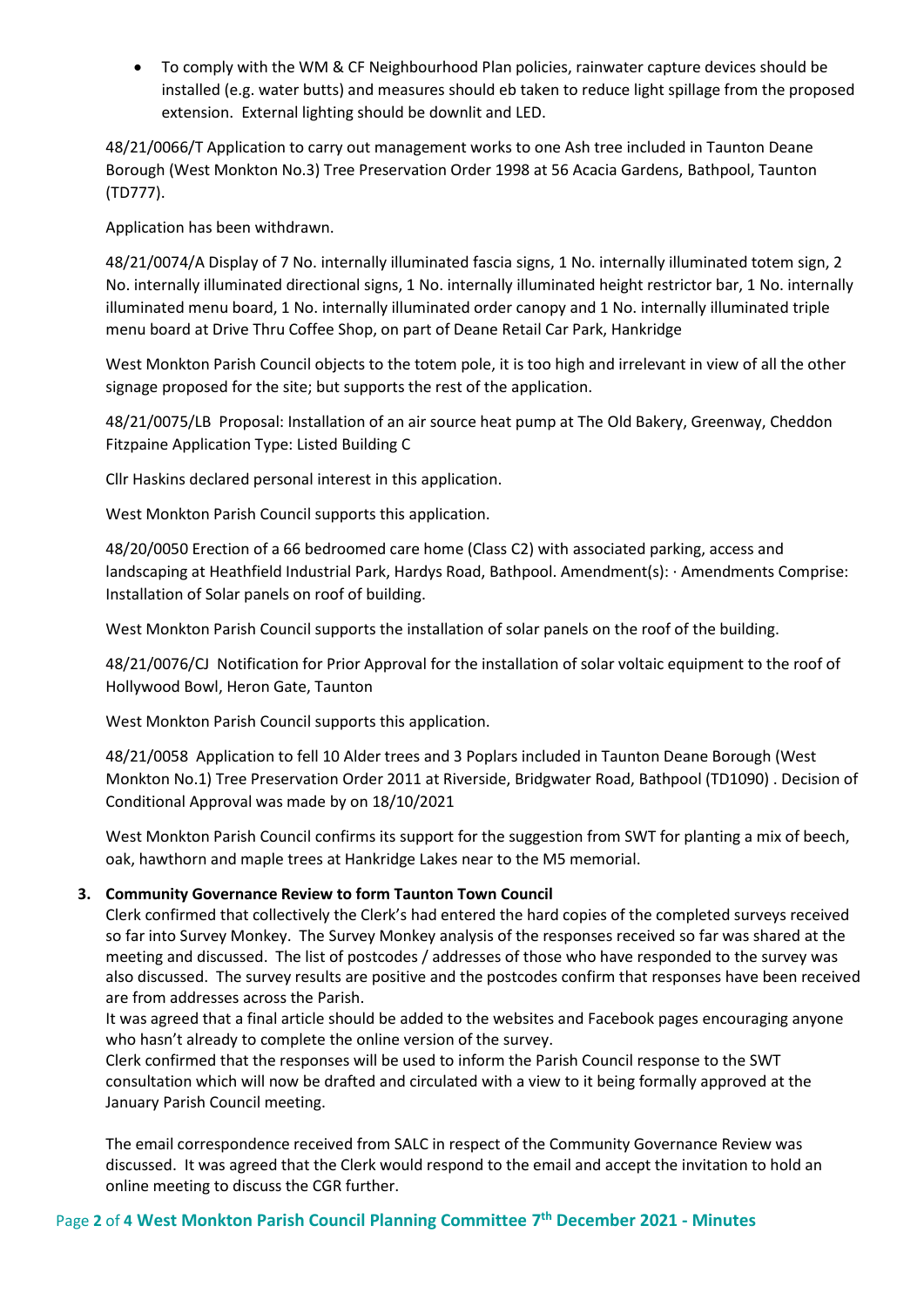# **4. Community**

Review Community Survey:

The Community Survey was discussed including the method of collecting responses to the survey. Options including piloting the survey as a mailshot with the opportunity to complete the survey online were discussed.

It was agreed to make a decision in terms of the survey response collection and the content of the survey at the December Parish Council meeting.

Review Volunteer Policies:

The Volunteer Policies prepared by Assistant Clerk (Community) were discussed. Cllr Elliston suggested a change to section 9 of the Volunteer Policy. The policies were approved for use pending ratification at the December Parish Council meeting.

Assistant Clerk (Community) to circulate the risk assessment prepared for the clearing of Dyers Brook to Councillors for their information.

# **5. Development Survey Update**

Clerk provided an update on the Development Survey, unfortunately only two responses to the survey were received and neither of the responses suggested that the respondents had shared the same experience of Developers in their Parishes.

A discussion followed about what further action to take. It was agreed that the Clerk would draft a letter to the MP about the issues that the Council has experienced in relation to MH1 and request that the MP passes the letter to the Minister.

A discussion also followed about how to ensure that the experience isn't duplicated in MH2 and it was agreed that it would be worthwhile to carry out an exercise to document all the lessons learnt from MH1 in the near future in readiness for MH2.

## **6. Land next to West Monkton Primary School**

Clerk outlined the email received from Redrow Homes confirming agreement to the Parish Council making use of the piece of land next to West Monkton Primary School subject to a number of conditions. It was agreed that the Clerk would respond to Redrow Homes and request the following:

- 
- If there is any limit on how the land can be used by the Parish Council
- What the Novotel period is.
- If permission will be given for the Parish Council to obtain a survey of the land before it progresses with the formal arrangements.

# **7. Consultations**

Devon and Somerset Fire and Rescue Service - draft Community Risk Management [http://www.dsfire.gov.uk/community-risk-plan.](http://www.dsfire.gov.uk/community-risk-plan)

It was noted that the deadline for responses to this consultation was January.

Clerk to circulate information to Councillors with a view to a response being agreed at the 11<sup>th</sup> January Parish Council meeting.

To note only: refers primarily to Parishes with Churchyards: Proposed amendments to Environment Permitting Regulations 2016 – noted.

## **8. Sports Pitches Update**

Cllr Hall provided an update. West Monkton Cricket Club have provided a report of current and future needs and plans for the club. The report has been shared with Simon Fox at SWT. A similar report is expected from the Rugby Club.

There is no further progress to report in respect of the Sports Pitches following the WM Liaison Meeting.